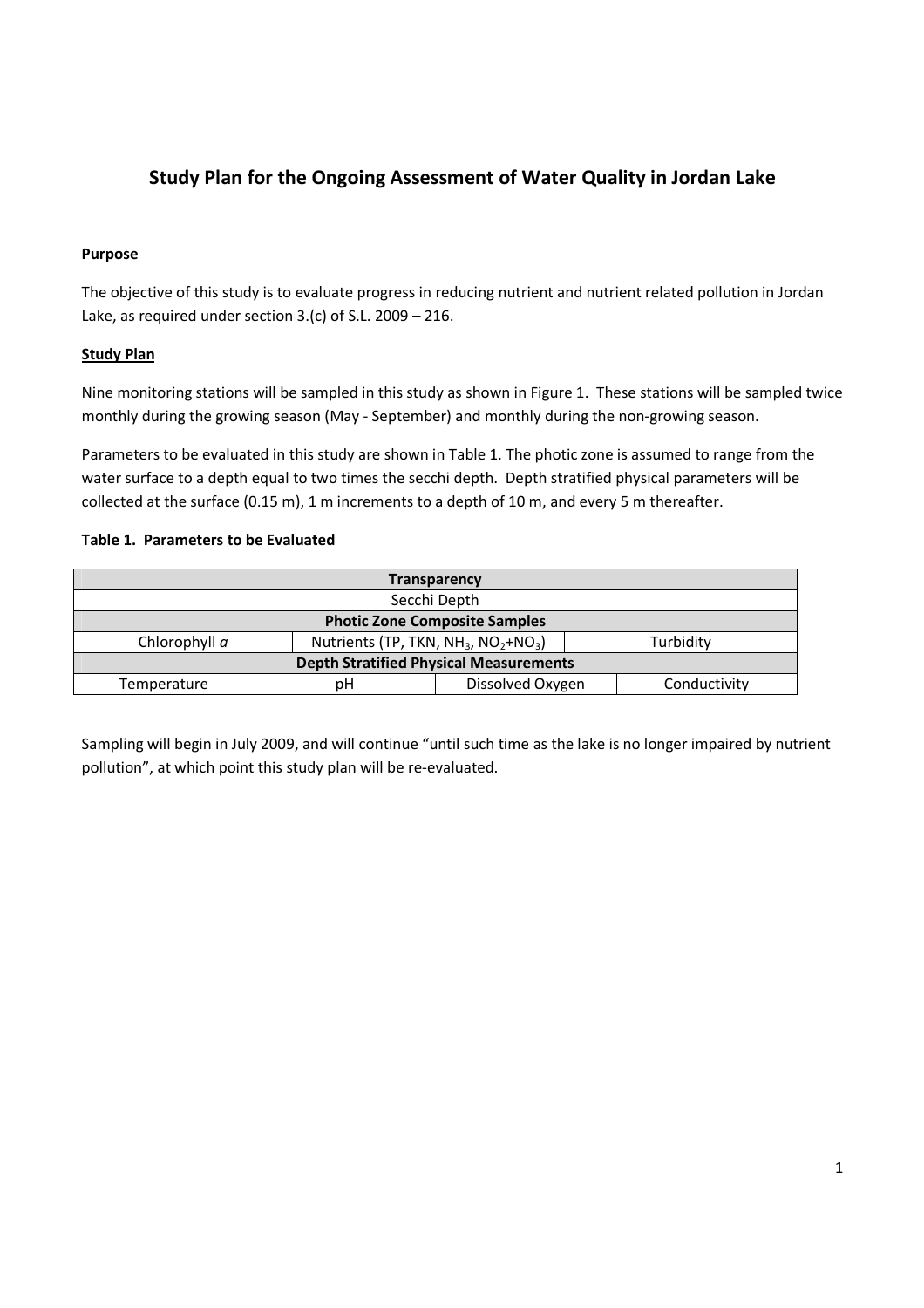#### **Quality Assurance**

Samples will be collected according to the DWQ Intensive Survey Unit Standard Operating Procedures. QA/QC procedures will adhere to the Ambient Lakes Quality Assurance Project Plan. Both of these documents can be found on the DWQ Intensive Survey Unit website at: http://h2o.enr.state.nc.us/esb/isu.html.

In addition to the QA/QC processes described in the Ambient Lakes Quality Assurance Project Plan, the following procedures will also be performed.

## *Chlorophyll a Round Robin*

In light of the challenges associated with chlorophyll *a* analysis, DWQ will continue to conduct annual chlorophyll *a* round robins so that confidence in laboratory results for this parameter can be assured. To date, three round robins have taken place with approximately 17 laboratories participating.

## *Duplicate Sampling*

At one station per sampling event (11% frequency), duplicate samples will be collected for all parameters evaluated in this study. Duplicate samples will be collected by filling a churn sample splitter at that station with the required volume for two sets of sample bottles. Both sets of samples will be analyzed by the DWQ laboratory. The duplicate samples will be collected at each monitoring station on a rotating basis.

## *Split Sampling*

S.L. 2009 – 216 allows for the use of "water quality sampling data from a monitoring program implemented by a local government or nonprofit organization if the data meets quality assurance standards established by the Department." If other entities do conduct additional monitoring and analyses and their data are approved by DWQ, the Division will split samples with those entities to document data comparability. Split samples will be collected in the same manner as the duplicate samples described above, except that two different laboratories would perform the analyses. The frequency of split sampling will depend on the frequency of monitoring by other entities, thus detailed schedules for split sampling would be developed on a case-by-case basis.